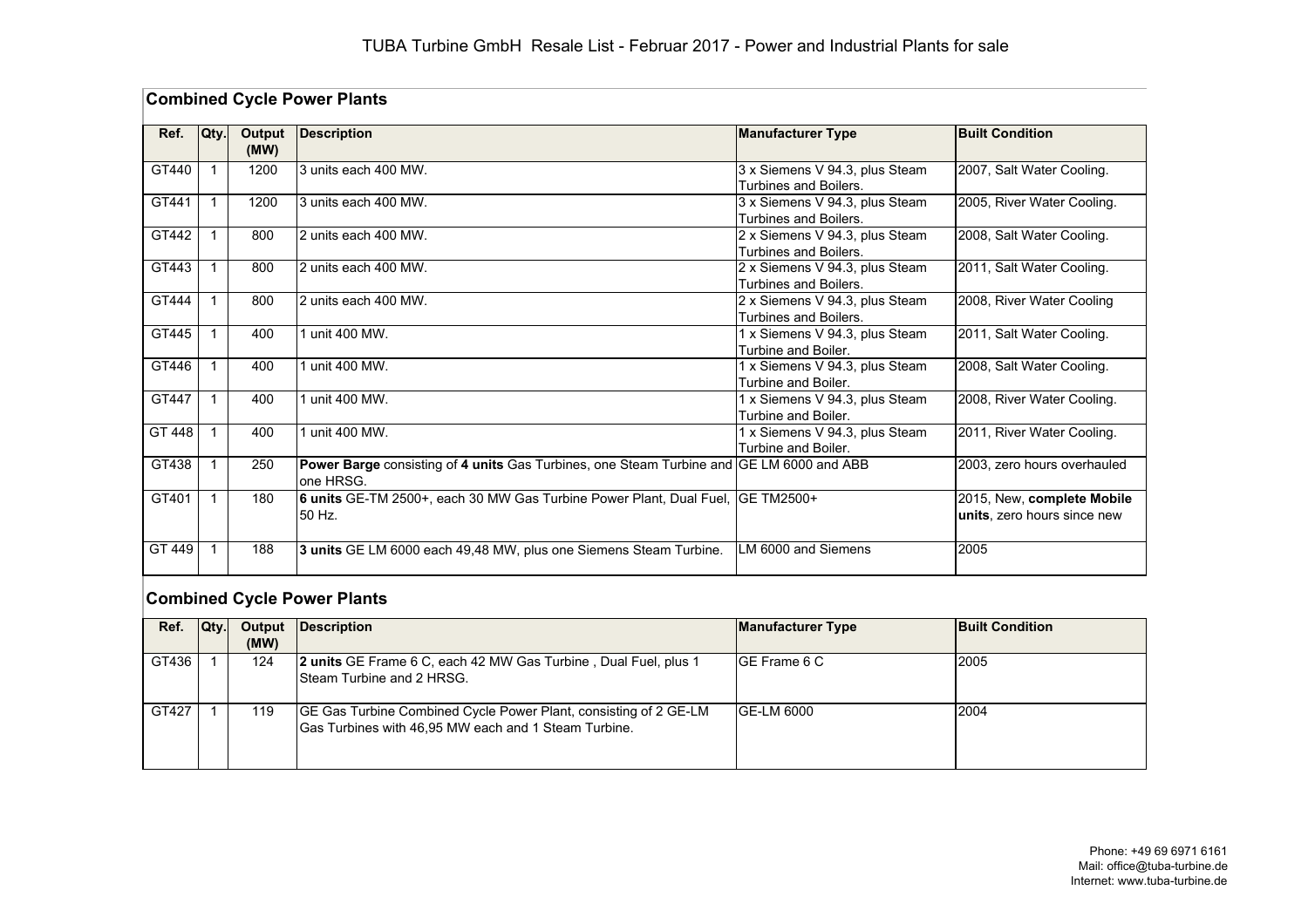#### TUBA Turbine GmbH Resale List - Februar 2017 - Power and Industrial Plants for sale

| GT429  | 90   | GE Gas Turbine Com-bined Cycle Power Plant, consisting of 2 GE-LM<br>Gas Turbines, 2 Steam Turbines and 2 HRSG.       | GE LM 2500 PK, LM 6000 PC and<br>Siemens GK32/45 and ABB ATP 2-<br>V50A. | 2010 and 1996, zero Hours,<br>Overhauled.                |
|--------|------|-----------------------------------------------------------------------------------------------------------------------|--------------------------------------------------------------------------|----------------------------------------------------------|
|        |      |                                                                                                                       |                                                                          |                                                          |
| GT 450 | 75,3 | SGT 600. 2 units with 24.5 MW and 1 unit Solar Mars 100 with 10 MW<br>Gas Turbine Com-bined Cycle Power Plant.        | Siemens SGT 600/B2 and Solar<br>Mars 100                                 | 2000 and 1996 with 109,600<br>and 137.400 Running Hours. |
| GT453  | 65   | SGT 600. 1 units with 1 units Siemens Steam Turbines                                                                  | SGT 600, Siemens T 6210 and<br>Siemens VE 32                             | 2000, zero Hours Overhauled.                             |
| GT452  | 62   | GE-PG 6571 Gas Turbine Package and 1 MAN Marc 6 Steam TUrbine                                                         | GE-PG 6571 and MAN Marc 6 C-10 2007, zero Hours, Overhauled              |                                                          |
| GT431  | 55   | GE Gas Turbine Combined Cycle Power Plant, consisting of 1 GE-LM<br>Gas Turbine, 1 Steam Turbines and 1 HRSG.         | GE LM 6000 PC and Alstom ST 3-C 2002, zero Hours, Overhauled.            |                                                          |
| GT463  | 50   | GE Gas Turbine Combined Cycle Power Plant, consisting of 1 GE-LM<br>6000 PC Gas Turbine, 1 Steam Turbines and 1 HRSG. | <b>IGE LM 6000 PC</b>                                                    | 2005, only 18.000 running<br>Hours after overhaul        |
| GT451  | 35   | GE Gas Turbine Combined Cycle Power Plant, consisting of GE LM<br>2500+ Gas Turbine and 1 Siemens Steam Turbine       | GE LM 2500+ and Siemens G 32/45 2005, zero Hours, Overhauled             |                                                          |
| GT391  | 9.2  | CHP Plant. Fuel: Natural Gas and Diesel, 50 Hz.                                                                       | 2 x Solar Centaur 50, T 5701, 1<br>Steam Turbine, one HRSG               | 2005 and 2008, running Hours:<br>26,000 and 2,500        |

## **Simple Cycle Power Plants**

| Ref.  | IOtv I | (MW) | Output Description                                            | <b>Manufacturer Type</b> | <b>Built Condition</b>                                  |
|-------|--------|------|---------------------------------------------------------------|--------------------------|---------------------------------------------------------|
| GS344 |        | 90   | Turbine Natural Gas Generators, 8 units each 11.25 MW. 60 Hz. | <b>IGT 10</b>            | 1250 Hours since new.                                   |
| GS337 |        | 5.2  | Gas Turbine Package, Dual Fuel, 50 Hz                         | Solar Taurus 60 SOLO NOx | Turbine from 2014, zero hour<br>overhauled, new Siemens |

# **Gas Engine Power Plants**

| Ref.-Nr. Qty. |      | Output Fuel/Description                                                                | <b>Manufacturer Type</b> | <b>Built condition</b>       |
|---------------|------|----------------------------------------------------------------------------------------|--------------------------|------------------------------|
|               | (MW) |                                                                                        |                          |                              |
| EG998         | 140  | 13 units each 10 MW Gas Gensets CCPP each, in sum 280 MW available Wartsila W 20V 34GS |                          | 2011, only Running Hours     |
|               |      |                                                                                        |                          | between 1400 and 4000.       |
| EG970         | 95   | 12 units Natural Gas Gensets, each 6 x 6,9 and 6 x 8,7 MW, Cogen                       | Wartsila 20V34           | 2006-2009, Running Hours:    |
|               |      | Power Plant, complete Power Plant.                                                     |                          | $22.000 - 44.000$ .          |
| EG971         | 58   | 6 units Gensets, each 9.7 MW. Natural Gas Power Plant, complete                        | Wartsila 20V34           | 2012, Running Hours: 13.000. |
|               |      | Gensets.                                                                               |                          |                              |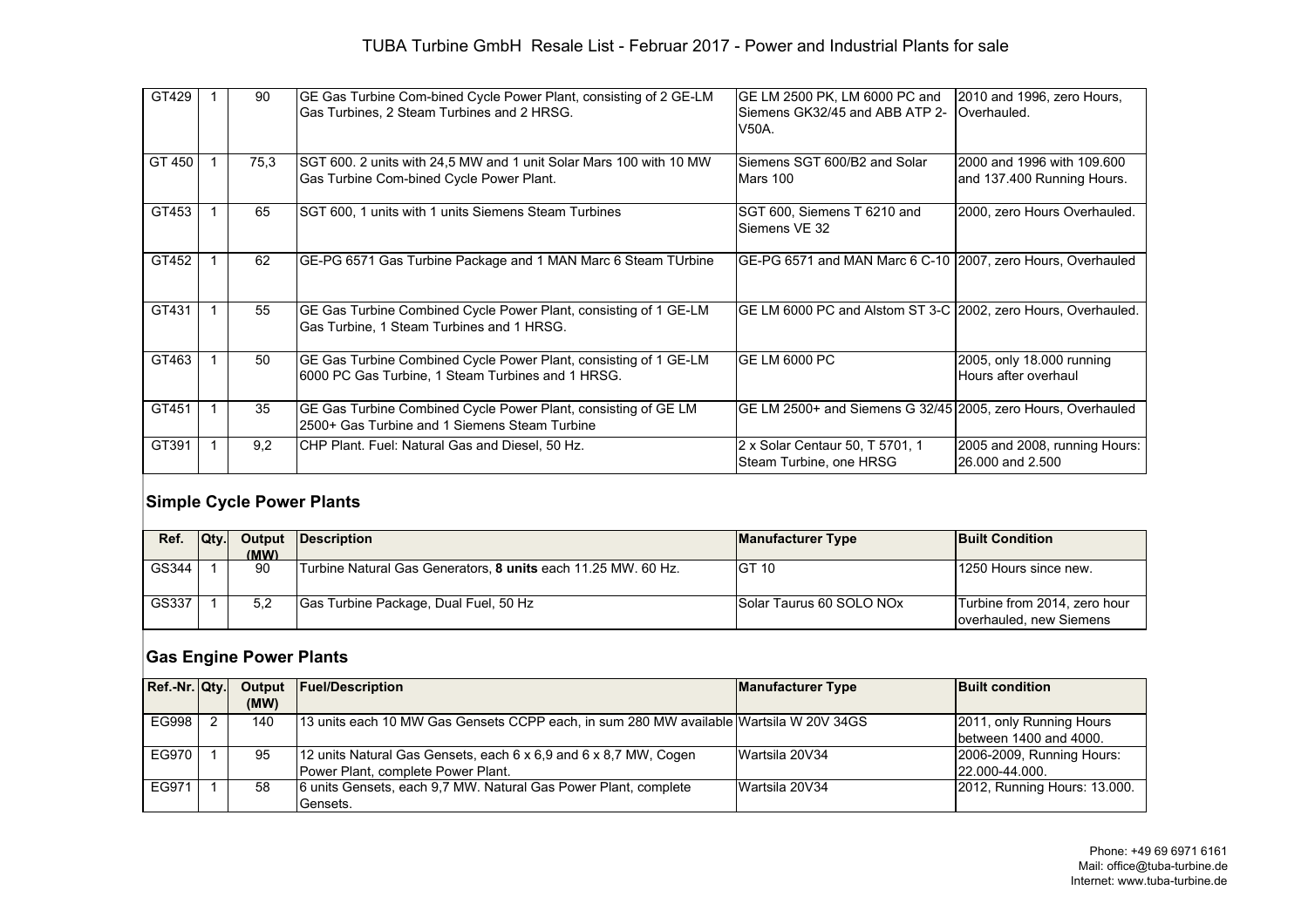#### TUBA Turbine GmbH Resale List - Februar 2017 - Power and Industrial Plants for sale

| EG992 | 58   | 6 units Gensets, each 9.7 MW. Natural Gas Power Plant, complete<br>Gensets.                                                                                                      | lWartsila 20V34SG         | 2011, Running Hours: 1500                                                      |
|-------|------|----------------------------------------------------------------------------------------------------------------------------------------------------------------------------------|---------------------------|--------------------------------------------------------------------------------|
| EG991 | 58   | 6 units Gensets, each 9.7 MW. Natural Gas Power Plant, complete<br>Gensets.                                                                                                      | Wartsila 20V34SG          | 2011, Running Hours: 15.000.                                                   |
| EG979 | 52   | 6 units Gensets, each 8.6 MW. Natural Gas Power Plant, complete<br>Gensets.                                                                                                      | Wartsila 20V34 SG HRCS    | 2005, Running Hours: 45.000.                                                   |
| EG991 | 48.3 | 6 units Gensets, each 8,05 MW. Natural Gas Power Plant, complete<br>Gensets.                                                                                                     | Wartsila 20V34 DF         | 2011, Running Hours: Zero,<br>never installed                                  |
| EG980 | 42   | 7 units Gensets, each 6 MW. Natural Gas Power Plant, complete<br>Gensets.                                                                                                        | Wartsila 16V34SG          | 2008, Running Hours: 25.000                                                    |
| EG847 | 35   | 4 units Gensets, each 8,8 MW. Natural Gas, Complete Power Plant, 11<br>kV, incl. 4 Steam Boilers with 13 bar and 4.7 t/h Coolers, Transformers.                                  | Wartsila W 20V 34 SG      | 2005, only 50 000 Running<br>Hours, good condition.                            |
| EG981 | 26   | 3 units Wartsila, 8,66 MW each Natural Gas Power Plant complete.                                                                                                                 | Wartsila 20V34SG with CHP | 2007, Running Hours: Zero                                                      |
| EG982 | 19   | 2 units Wartsila, 8,75 MW each, complete Natural Gas Power Plant<br>including CHP. Equipment was never installed.                                                                | W20V34 SG with HRCB       | 2009, never installed, zero<br>runing hours, storaged in<br>original packages. |
| EG993 | 2.8  | 1 unit Jenbacher GE 620GSE02, DIANE blue control cabinet, CHP<br>Modul, gas regulation line, overhauled at 32.000 hours with new liner,<br>piston, cylinder heads, main bearing. | IGE 620GSE02              | 2000, overhauled at 32.000<br>hours                                            |

#### **Diesel / HFO Engine Power Plants**

| Ref.-Nr. Qty. |     |      | Output Fuel/Description                                       | <b>Manufacturer Type</b> | <b>Built condition</b>       |
|---------------|-----|------|---------------------------------------------------------------|--------------------------|------------------------------|
|               |     | (MW) |                                                               |                          |                              |
| DH609         |     | 100  | HFO Diesel Power Plant, complete with 6 units each 16,6 MW.   | Wärtsilä 6 x 18V46       | 2003, less than 70.000 Hours |
|               |     |      |                                                               |                          |                              |
| DH611         |     | 52   | HFO and Diesel light Oil fired, complete with 6 units         | Wartsila 16V32/40        | 2001                         |
|               |     |      |                                                               |                          |                              |
| DH601         |     | 30   | HFO Diesel Power Plant, complete with 3 units MAN each 10 MW. | MAN 12 V48/60            | 1996, Running Hour 65.000    |
| DH610         | -10 | 1.8  | <b>HFO and Diesel light Oil fired</b>                         | Doosan-MAN               | 2014. never installed        |

#### **HFO fired Power Plants**

| $Ref.-Nr.  Qtv. $ |  |      | <b>Output Fuel/Description</b>                                   | Manufacturer/Type                                                     | <b>Built/Condition</b>                                      |
|-------------------|--|------|------------------------------------------------------------------|-----------------------------------------------------------------------|-------------------------------------------------------------|
|                   |  | (MW) |                                                                  |                                                                       |                                                             |
| <b>HF301</b>      |  | 306  | Complete Power Plant with Boiler and Steam Turbine: 138 bar/538° | I2 units each 153 MW. Oil fired<br><b>IPower Plants, Franco Tosi-</b> | 1984. Running Hours: 2000                                   |
| <b>HF302</b>      |  | 285  | HFO and Natural Gas fired Power Plant, 177 bar 535 °C            | Alstom                                                                | 1975, Running Hours: 45,000,<br>New Low NOx Burners in 1987 |